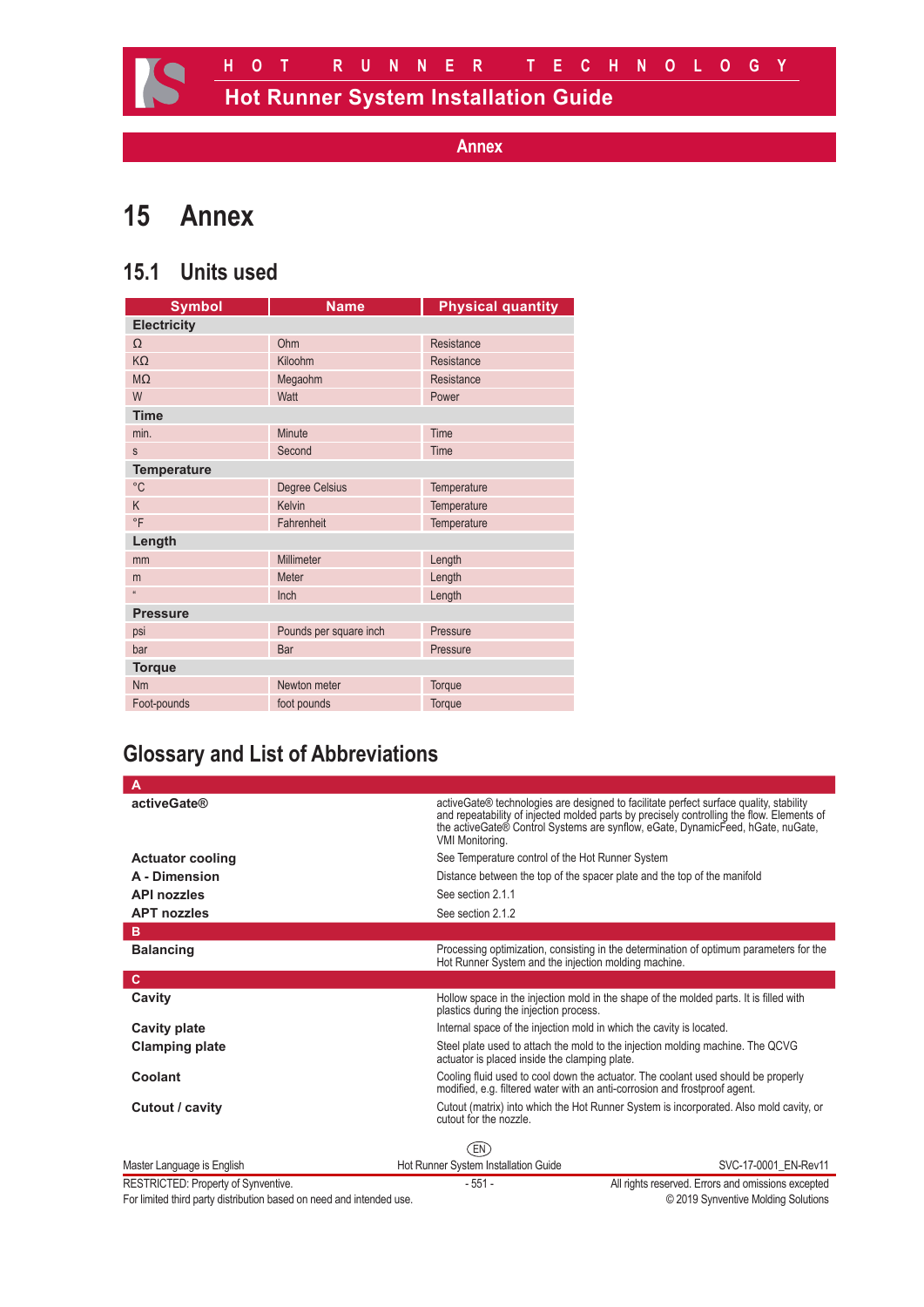| D                                        |                                                                                                                                                             |  |
|------------------------------------------|-------------------------------------------------------------------------------------------------------------------------------------------------------------|--|
| <b>Dimension A</b>                       | See A-dimension                                                                                                                                             |  |
| Е                                        |                                                                                                                                                             |  |
| eGate®                                   | Equipment for valve gate systems to realize and control electrically a defined open/<br>close and motion/position profile for each nozzle.                  |  |
| <b>ELA series</b>                        | Electric operated actuators for valve gate systems                                                                                                          |  |
| <b>EVOH</b>                              | Ethylene vinyl alcohol copolymer                                                                                                                            |  |
| <b>Expansion gap Z</b>                   | See dimension z                                                                                                                                             |  |
| F                                        |                                                                                                                                                             |  |
| F0 point                                 | F0 point is the nozzle reference point. The nozzle tip may be cut to this point, but not<br>beyond.                                                         |  |
| G                                        |                                                                                                                                                             |  |
| н                                        |                                                                                                                                                             |  |
| <b>HB Hydraulic Actuator series</b>      | The HB Hydraulic Actuator series is available with optional thermocouple, valve pin<br>position sensor and SynCool3.                                        |  |
| <b>Heated inlet bushing</b>              | (see: Inlet bushing, heated)                                                                                                                                |  |
| Heater                                   | Resistor element heating the Hot Runner System.                                                                                                             |  |
| High-temperature assembly paste          | Temperature resistant assembly paste which enables resolvability of all threads.                                                                            |  |
| <b>Hot half</b>                          | Hot Runner System including the applicable cavity plates. They are already complete<br>with cables, or hoses, fully assembled and ready for mounting.       |  |
| <b>Hot Runner manifold</b>               | Steel block distributing the plastic. It forms the Hot Runner System together with<br>nozzles, actuators, supply hoses and heating.                         |  |
| <b>Hot Runner System</b>                 | Hot runner system, see section 2                                                                                                                            |  |
| <b>HR</b> manifold                       | Hot runner manifold                                                                                                                                         |  |
| <b>HRC</b>                               | <b>Hardness Rockwell Cone</b>                                                                                                                               |  |
| <b>Hydraulic operating fluid</b>         | Operating fluid for hydraulic actuators that complies with requirements under<br>classification 21/18/13 pursuant to ISO 4406.                              |  |
| <b>HYC</b> series                        | Hydraulic operated actuators for valve gate systems                                                                                                         |  |
|                                          |                                                                                                                                                             |  |
| Inlet bushing, heated                    | Hot runner nozzles where the contact surface for the machine nozzle is located<br>directly on the nozzle head – either as a manifold or as a single nozzle. |  |
| Inlet bushing, unheated                  | Short inlet bushing – in some cases heating is not necessary.                                                                                               |  |
| IJ                                       |                                                                                                                                                             |  |
| J-Type temperature sensor (thermocouple) | Temperature sensor (thermocouple), type J.                                                                                                                  |  |
| ĸ                                        |                                                                                                                                                             |  |
|                                          |                                                                                                                                                             |  |
|                                          |                                                                                                                                                             |  |
| List of adjustment values                | Sheet with values for the optimum setting of the injection molding machine and the Hot<br>Runner System.                                                    |  |
| <b>Dimension L</b>                       | The nominal dimension between the nozzle face (support ring nozzles) respectively<br>the bottom of the manifold (threaded nozzles) and the F0 point.        |  |
| <b>Dimension Lc</b>                      | Depth of center support in mold plate                                                                                                                       |  |
| <b>Dimension Lcs</b>                     | Length of center support                                                                                                                                    |  |
| <b>Dimension Lsp</b>                     | Spacer ring length                                                                                                                                          |  |
| <b>Dimension Lms</b>                     | Support pad length                                                                                                                                          |  |
| M                                        |                                                                                                                                                             |  |
| <b>Machine</b>                           | Injection molding machine                                                                                                                                   |  |
| <b>Manifold V-37</b>                     | Manifold 37 mm (1.46") thickness and a width of 36 mm (1.42")                                                                                               |  |
| <b>Manifold V-42</b>                     | Manifold 42 mm (1.65") thickness and a width of 50 mm (1.97")                                                                                               |  |
| <b>Manifold V-45</b>                     | Manifold 45 mm (1.77") thickness and a width of 50 mm (1.97")                                                                                               |  |
| <b>Manifold V-50</b>                     | Manifold 50 mm (1.97") thickness and a width of 60 mm (2.36")                                                                                               |  |
| <b>Manifold V-55</b>                     | Manifold 55 mm (1.97") thickness and a width of 80 mm (3.15")                                                                                               |  |
| <b>Manifold V-65</b>                     | Manifold 65 mm (2.56") thickness and a width of 80 mm (3.15")                                                                                               |  |
|                                          | (EN)                                                                                                                                                        |  |
| Master Language is English               | Hot Runner System Installation Guide<br>SVC-17-0001_EN-Rev11                                                                                                |  |
| RESTRICTED: Property of Synventive.      | All rights reserved. Errors and omissions excepted<br>$-552-$                                                                                               |  |

For limited third party distribution based on need and intended use. **Example 2019** Synventive Molding Solutions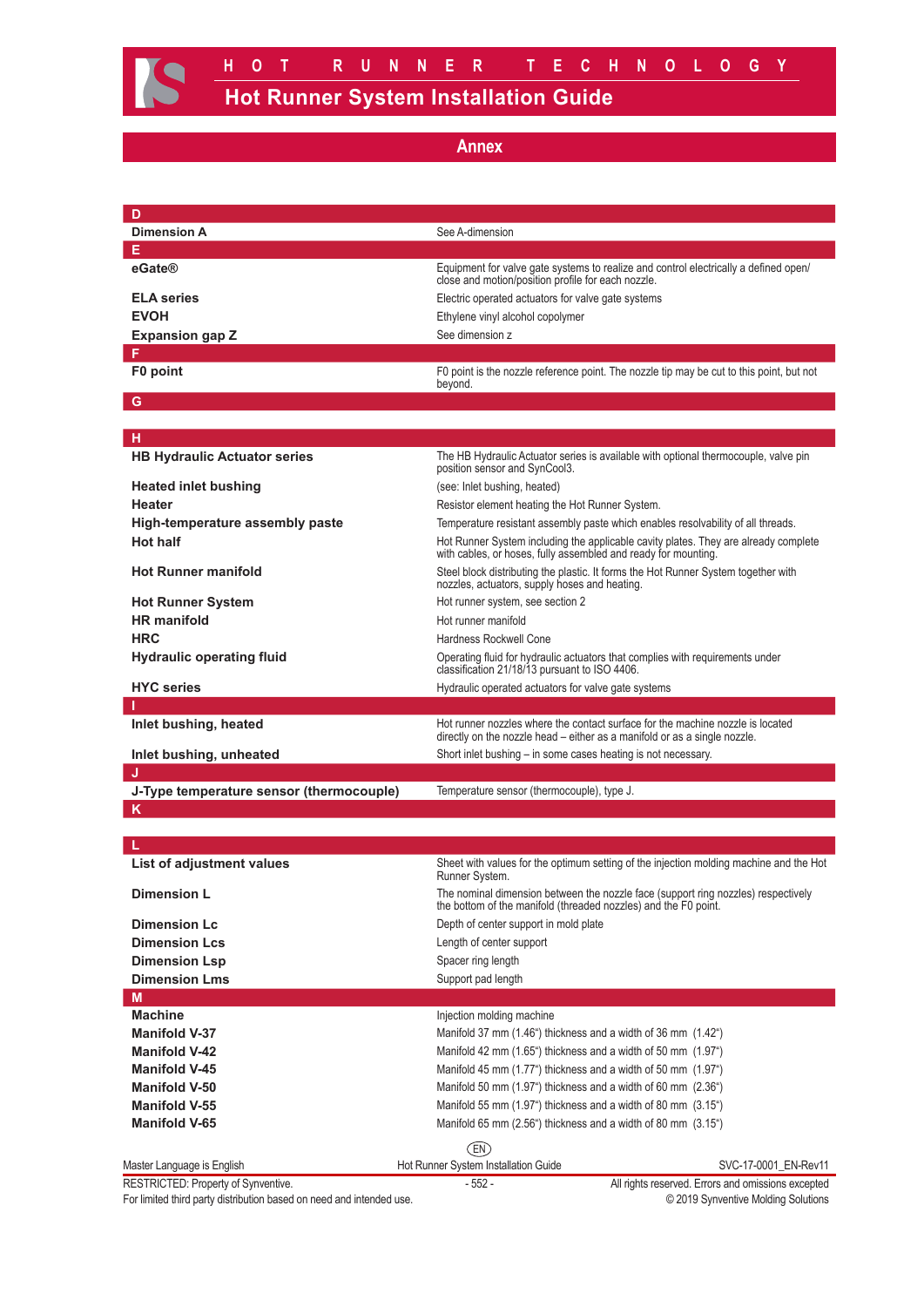| annex |  |  |
|-------|--|--|
|       |  |  |

| <b>Manifold VH</b>                                                                                          | Manifold 80 mm (3.15") thickness and a width of 87 mm (3.43")                                                                                                                                                                                                                                                                                                                     |
|-------------------------------------------------------------------------------------------------------------|-----------------------------------------------------------------------------------------------------------------------------------------------------------------------------------------------------------------------------------------------------------------------------------------------------------------------------------------------------------------------------------|
| <b>Manifold VI</b>                                                                                          | Manifold 85 mm (3.35") thickness and a width of 97 mm (3.82")                                                                                                                                                                                                                                                                                                                     |
| <b>Manifold channel</b>                                                                                     | Drilled channel in the manifold that conveys the melt.                                                                                                                                                                                                                                                                                                                            |
| Mold temperature control                                                                                    | Mold heating or cooling using a fluid pump or similar control unit.                                                                                                                                                                                                                                                                                                               |
| Material safety data sheet (MSDS)                                                                           | Contains data typical for a specific plastic, such as processing temperature, specified<br>health and safety information etc.                                                                                                                                                                                                                                                     |
| N                                                                                                           |                                                                                                                                                                                                                                                                                                                                                                                   |
| <b>Nominal dimension</b>                                                                                    | See Dimension L                                                                                                                                                                                                                                                                                                                                                                   |
| $\mathbf{o}$                                                                                                |                                                                                                                                                                                                                                                                                                                                                                                   |
| Open (thermal gate) system                                                                                  | System without a moving valve pin, with thermally controlled gate.                                                                                                                                                                                                                                                                                                                |
| P                                                                                                           |                                                                                                                                                                                                                                                                                                                                                                                   |
| <b>PB Pneumatic Actuator series</b>                                                                         | The PB Pneumatic Actuator series is available with optional thermocouple, valve pin<br>position sensor and SynCool3.                                                                                                                                                                                                                                                              |
| <b>Plastification unit</b>                                                                                  | Screw and barrel of the injection molding machine                                                                                                                                                                                                                                                                                                                                 |
| <b>Plate actuation</b>                                                                                      | Plate actuation is a synchronized needle opening and is ideal for high cavitation molds.                                                                                                                                                                                                                                                                                          |
| PLUG'N PLAY® Hot Runner System                                                                              | The PLUG'N PLAY® hot runner system is supported by the thrust pads, center<br>support and positioning dowels. It is not screwed to the cavity plate. The system can<br>be assembled without adjustment.                                                                                                                                                                           |
| <b>PNC</b> series                                                                                           | Pneumatic operated actuators for valve gate systems.                                                                                                                                                                                                                                                                                                                              |
| <b>PPE</b>                                                                                                  | Personal protective equipment                                                                                                                                                                                                                                                                                                                                                     |
| <b>Pre-chamber isolation</b>                                                                                | The nozzle tip does not pass through the cavity plate and is located in a pre-chamber.<br>The plastic in the pre-chamber isolates the melt flow.                                                                                                                                                                                                                                  |
| Q                                                                                                           |                                                                                                                                                                                                                                                                                                                                                                                   |
| QCVG                                                                                                        | "Quickcouple valve gate" actuator, placed inside mold plate.                                                                                                                                                                                                                                                                                                                      |
| R                                                                                                           |                                                                                                                                                                                                                                                                                                                                                                                   |
| Ra                                                                                                          | Mean roughness value, surface roughness after machining                                                                                                                                                                                                                                                                                                                           |
| S<br>Screwed (threaded) manifold nozzles                                                                    | Hot runner nozzles screwed into the manifold.                                                                                                                                                                                                                                                                                                                                     |
|                                                                                                             | Single valve gate nozzles are hot runner nozzles with the inlet bushing directly                                                                                                                                                                                                                                                                                                  |
| Single valve gate nozzles                                                                                   | mounted on the nozzle head. The Single Valve Gate system closes the nozzle tip<br>using a moving valve pin.                                                                                                                                                                                                                                                                       |
| <b>Sprue bushing</b>                                                                                        | Hot runner nozzles sprue bushing are hot runner nozzles with the inlet bushing directly<br>mounted on the nozzle head.                                                                                                                                                                                                                                                            |
| <b>Support ring nozzles</b>                                                                                 | Support ring nozzles are hot runner nozzles whose connection to the manifold consists<br>of a face fit, so that during heating the thermally expanding manifold can "slide" over<br>the nozzle heads.                                                                                                                                                                             |
| <b>Spacer plate</b>                                                                                         | Steel plate in which a cutout for the Hot Runner System is located.                                                                                                                                                                                                                                                                                                               |
| <b>SynCool®</b>                                                                                             | The SynCool® technology provides passive actuator cooling which may eliminate the<br>need for dedicated cooling lines. It also allows the operator on certain applications<br>at <280 $^{\circ}$ C operating & <80 $^{\circ}$ C mold temperature, to switch off the complete system<br>including the mold and actuator cooling without the risk of decomposing the hydraulic oil. |
| synflow®                                                                                                    | synflow® equipment enables valve pin opening velocity and intermediate pin holding<br>control for hydraulic valve gate hot runner systems.                                                                                                                                                                                                                                        |
| Т                                                                                                           |                                                                                                                                                                                                                                                                                                                                                                                   |
| Temperature control of the Hot Runner System                                                                | Cooling and heating of the Hot Runner System, maintaining temperature within a<br>specified range.                                                                                                                                                                                                                                                                                |
| Temperature controller                                                                                      | Temperature control of the machine                                                                                                                                                                                                                                                                                                                                                |
| Temperature sensor (thermocouple)                                                                           | Sensor that measures temperature in specific heated zones of the Hot Runner<br>System, allowing temperature control. Synventive Hot Runner Systems use almost<br>exclusively J type sensors, unless specifically requested by the customer.                                                                                                                                       |
| Temperature sensor (thermocouple), type J                                                                   | Temperature sensor whose (+) cable is made of ferrous metal and (-) cable of copper<br>and nickel.                                                                                                                                                                                                                                                                                |
| <b>Torque table</b>                                                                                         | List of torques for Synventive parts. See section 13                                                                                                                                                                                                                                                                                                                              |
| u                                                                                                           |                                                                                                                                                                                                                                                                                                                                                                                   |
| v                                                                                                           |                                                                                                                                                                                                                                                                                                                                                                                   |
| Valve gate system                                                                                           | System that closes the nozzle tip using a moving valve pin.                                                                                                                                                                                                                                                                                                                       |
| <b>VP</b> series                                                                                            | Pneumatically controlled actuators located in mould plate.                                                                                                                                                                                                                                                                                                                        |
|                                                                                                             | (EN)                                                                                                                                                                                                                                                                                                                                                                              |
| Master Language is English                                                                                  | Hot Runner System Installation Guide<br>SVC-17-0001_EN-Rev11                                                                                                                                                                                                                                                                                                                      |
| RESTRICTED: Property of Synventive.<br>For limited third party distribution based on need and intended use. | $-553-$<br>All rights reserved. Errors and omissions excepted<br>© 2019 Synventive Molding Solutions                                                                                                                                                                                                                                                                              |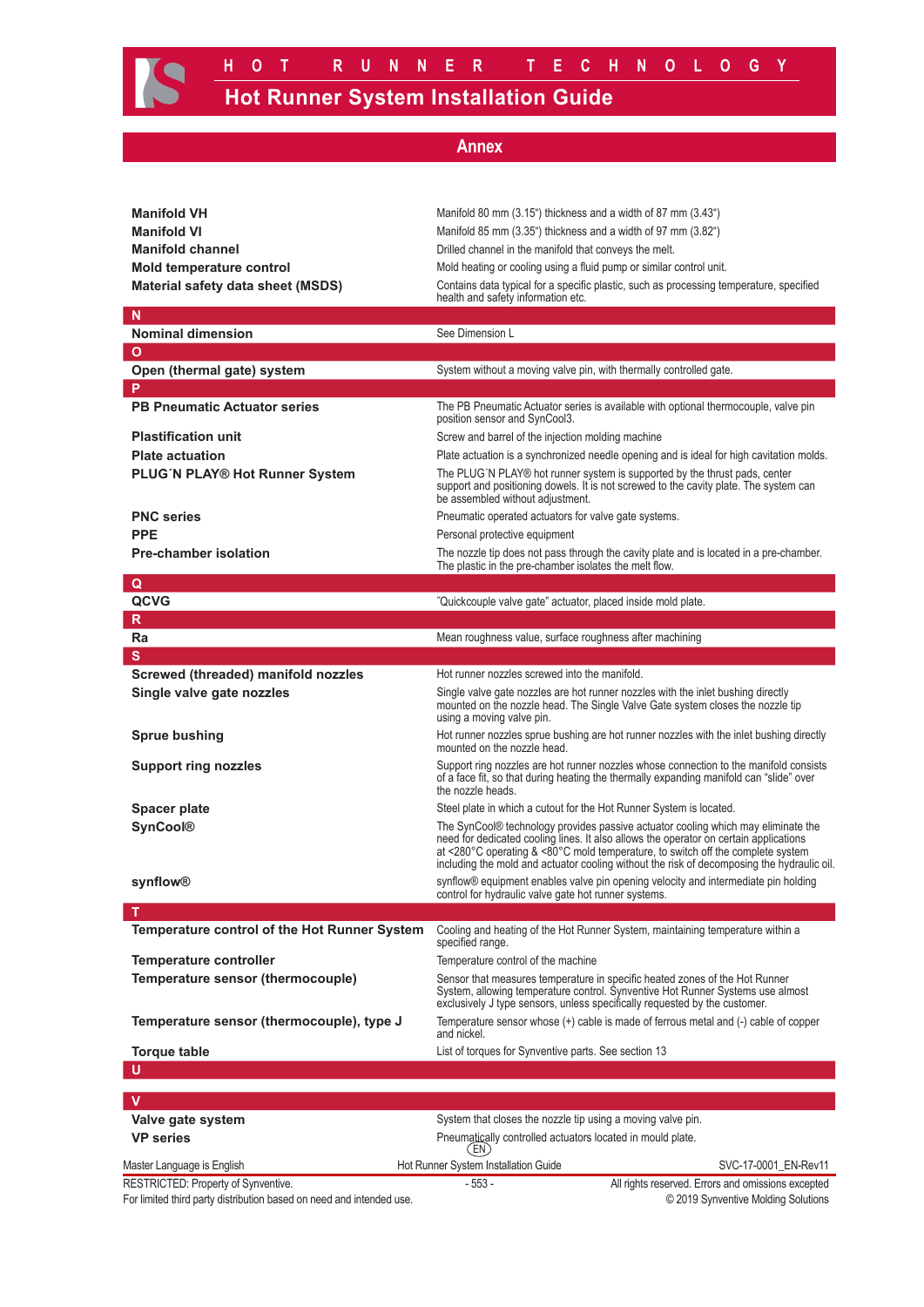**W X Dimension x1** Depth of the center support in VC/VD Manifold **Y Z Dimension z** Expansion joint Z on manifolds with support ring nozzles due to thermal expansion. If set correctly, it creates the seal between the nozzle face and the manifold.

## **15.2 Patents**

Please note the copyright protection reminder pursuant to DIN ISO 16016. The specified patents are the property of Synventive Molding Solutions. Their distribution and dissemination is permitted only subject to approval.

The products are protected by the following US, CA, CN, JP and European Community patents:

Property of Synventive. Not for third parties without written permission.

© 2019 Synventive Molding Solutions

**U.S. Patents:** 6683283, 6712600, 6729871, 6746228, 7029268, 7270537, 7597828, 8091202, 8282388, 8297836, 8328549, 8349244, 8562336, 8728378, 9005509, 9011736, 9144929, 9205587, 9427905, 9440389, 9623598, 9636858, 9604399, 9492960, 9498909, 9662820, 9682504, 9682507, 9724861, 9738024, 9827701, 9873216, 9873219, 9878477, 9908273, 9937648, 9944006, 9987783, 10005215, 10005216, 10046496, 10046497, 10052801, 10160150, 10166709, 10166710, 10173356, 10245772

**EU Patents:** 1218161, 1223018, 1223019, 1223020, 1295693, 1810812, 2328735, 2501533, 2504145, 2519392, 2550144, 2620266, 2631059, 2744636, 2888091, 2900449, 2925503, 2931491, 2986432, 2996858, 3013549, 3003680, 3003681, 3092115, 3019323, 3148767, 3209476, 3271129, 3326777, 3271130, 3240666, 3247545

**CN Patents:** CN100406232C, CN102149528B, CN1205013C, CN102770257B, CN1391512A, ZL200510072806.2, ZL201080030322.0, ZL201080060140.8, ZL201180040206.1, ZL201180040565.7, ZL201280075053.9, ZL201280075135.3, ZL201380056011.5, ZL201380054800.5, ZL201380064632.8, ZL201380069040.5, ZL201410693084.1, ZL201480009037.9, ZL201480034175.2, ZL201480039036.9, ZL201480039033.5, ZL201410424996.9, ZL201510005814.9, ZL201480049316.8, ZL201480034180.3, ZL201480016087.x, ZL201480077490.3

**CA Patents:** 2385016, 2390267, 2663872, 2671300

**JP Patents:** 5615975

RESTRICTED: Property of Synventive. - 554 - All rights reserved. Errors and omissions excepted